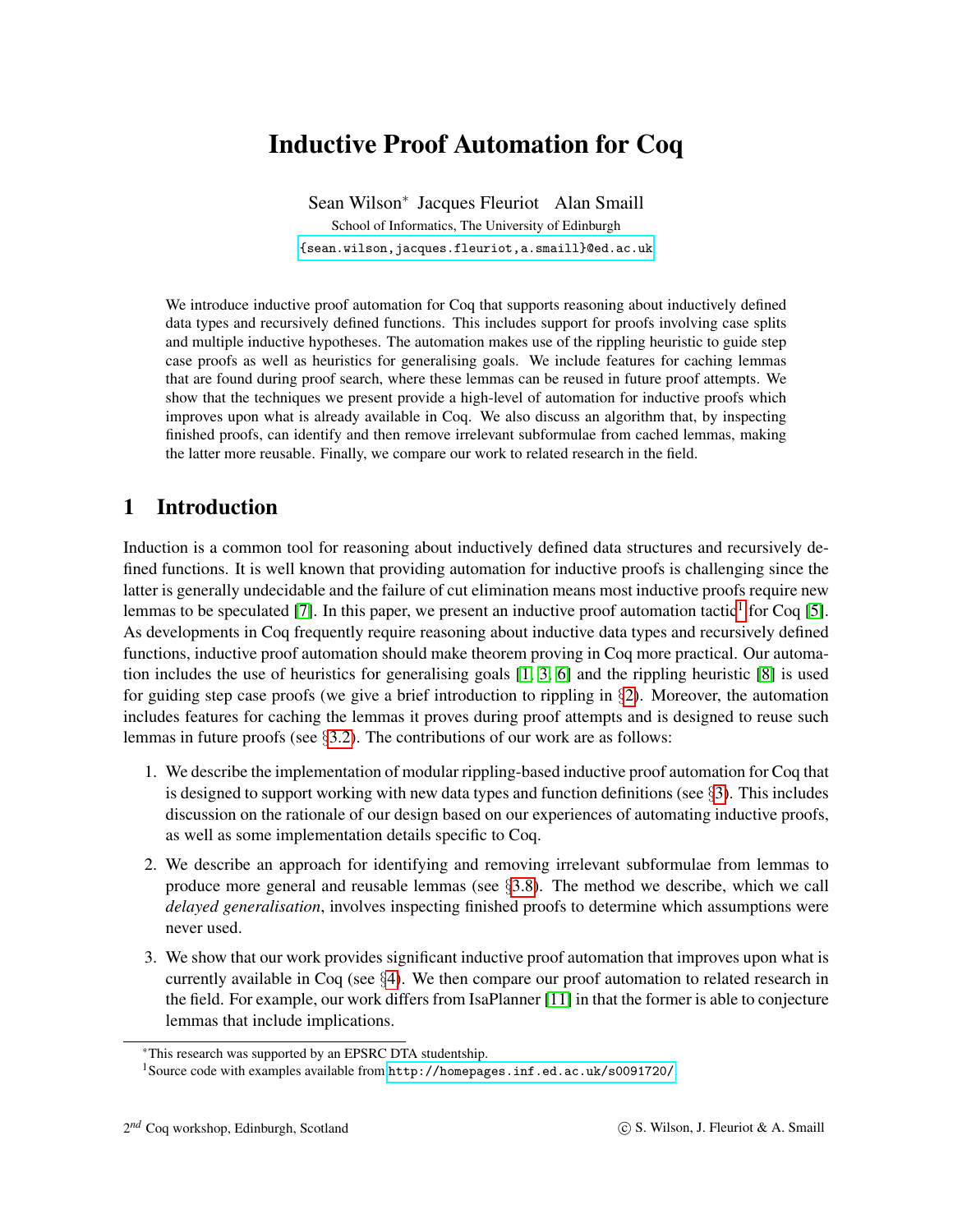The tactics described in this paper have been employed in previous work in the context of supporting dependently typed programming [\[18\]](#page-11-7). Here, we focus on the implementation details of these tactic and, as mentioned above, detail ways in which this automation differs from current inductive proof automation systems.

# <span id="page-1-0"></span>2 A Brief Introduction to Rippling

We begin with a practical introduction to rippling aimed at those unfamiliar with the heuristic. A formal, more detailed presentation of this technique can be found elsewhere [\[8\]](#page-11-5). Rippling can be used to guide proofs whenever a theorem (labelled the *given*) shares syntactic similarities with the conclusion. A rippling proof aims to reduce syntactic differences between the conclusion and the given so that the given can then be utilised to prove the goal. Rippling can be used to guide the step case of an inductive proof as the inductive hypothesis typically shares syntactic similarities with the conclusion. For example, consider proving  $\forall x, y$ , rev  $(x + y)$ = rev  $y + y$  rev  $x$  by induction on x using the standard induction principle for lists, where  $++$  and rev denote standard functional definitions of list append and list reversal respectively. The step case goal of this proof has the following form:

$$
(H: \forall y, rev (t ++ y) = rev y ++ rev t) \vdash rev ((h :: t) ++ y) = rev y ++ rev (h :: t)
$$

The given here is taken as the inductive hypothesis H. The given is syntactically similar to conclusion in that, if we remove certain terms from the latter, the given will match against the conclusion. We can *annotate* which terms in the conclusion are different to the given by shading-in those terms as follows:

$$
\mathsf{rev} \ ((\ \mathsf{h} \ :: \ \mathsf{t} \ ) \ +\ +\ \mathsf{y}) = \mathsf{rev} \ \mathsf{y} \ +\ +\ \mathsf{rev} \ (\ \mathsf{h} \ :: \ \mathsf{t} \ )
$$

The shaded terms that represent differences are known as *wave-fronts*. Intuitively, annotations are correct when deleting the wave-fronts from the annotated term results in a term that matches the given. When we can annotate the conclusion in this way, we say the given *embeds* into the conclusion. The aim of the rippling proof is to manipulate the wave-fronts, such as by removing them or changing their positions, in such a way that the given can be used to advance the proof.

When an occurrence of the given appears in the conclusion, this occurrence can be replaced with True. This is called *strong fertilisation*. An alternative to this is *weak fertilisation*, where the given can be used to rewrite the conclusion when the given is an equation. To determine if a proof step brings the goal closer to the stage of allowing fertilisation, we make use of a metric called a *ripple measure*. For example, the sum of distances measure involves summing the distance of each wave-front from the top of the term tree [\[11\]](#page-11-6). Rippling only allows the conclusion to be modified when the given still embeds into the modified conclusion and the ripple measure of the modified conclusion is better than the ripple measure of the previous conclusion. As ripple measures can only be reduced a finite number of times, rippling always terminates [\[8\]](#page-11-5). Notably, a rippling proof can involve the use of the same equation in both directions and rippling can control the use of, for example, associativity and commutativity rules. We now present a rippling proof for the step case goal described above, where we re-annotate the conclusion after the application of each rewrite rule used: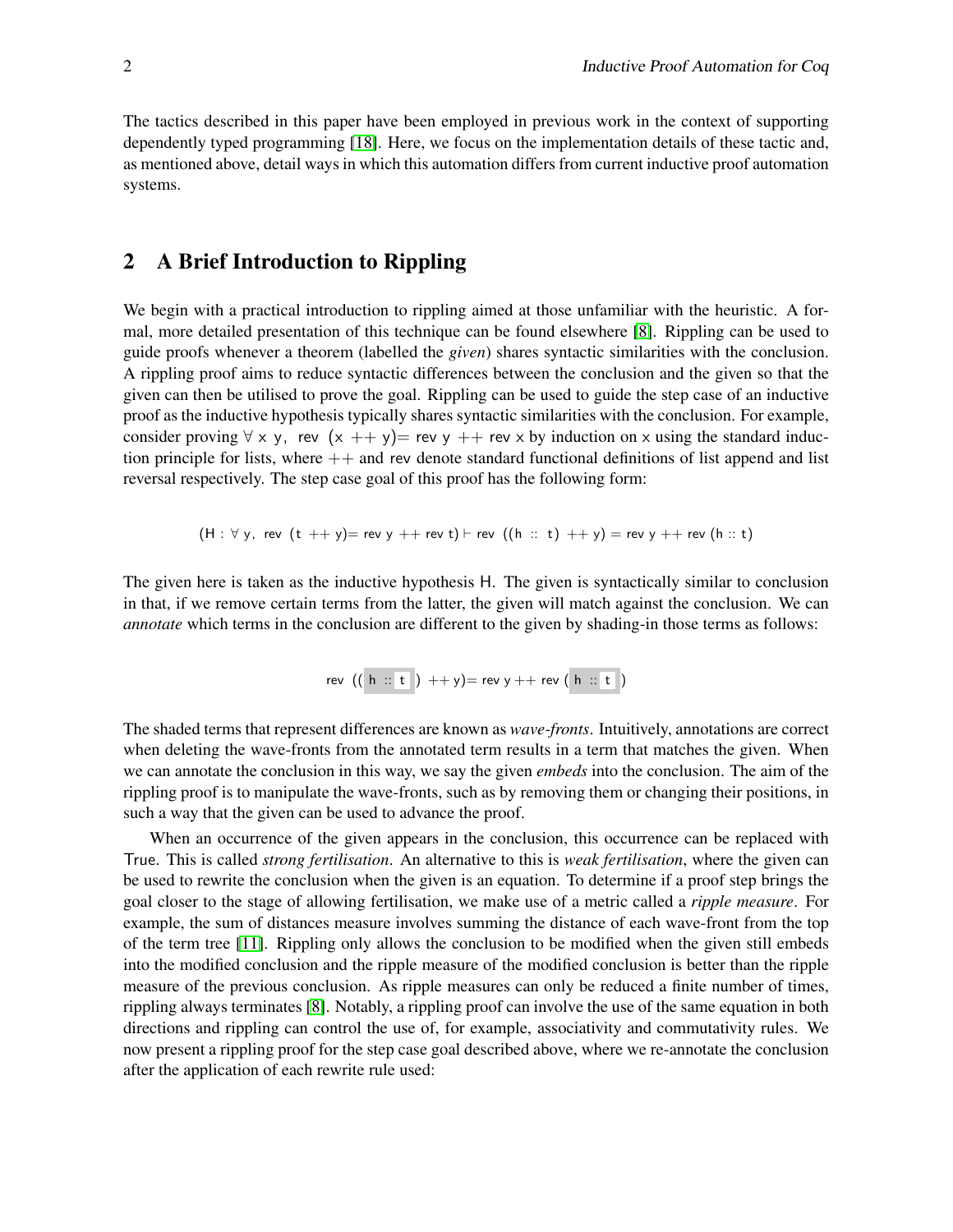$$
\begin{array}{rcl}\n\text{rev} & \left(\begin{array}{c} \mathbf{h} \ \vdots \ \mathbf{t} \end{array}\right) & = & \text{rev } y + + \text{rev} \left(\begin{array}{c} \mathbf{h} \ \vdots \ \mathbf{t} \end{array}\right) \\
\downarrow & \text{LHS rewritten by } \forall \ \mathbf{h} \ \times \mathbf{y}, \ \left(\mathbf{h} \ \vdots \ \mathbf{x} \right) + y = \mathbf{h} \ \vdots \ \mathbf{x} + y \\
\text{rev} & \left(\begin{array}{c} \mathbf{h} \ \vdots \ \mathbf{t} \end{array}\right) & = & \text{rev } y + + \text{rev} \left(\begin{array}{c} \mathbf{h} \ \vdots \ \mathbf{t} \end{array}\right) \\
\downarrow & \text{LHS rewritten by } \forall \ \mathbf{h} \ \times, \ \text{rev} \left(\begin{array}{c} \mathbf{h} \ \vdots \ \mathbf{x} \end{array}\right) & = & \text{rev } x + + \text{[h]} \\
\text{rev} & \left(\begin{array}{c} \mathbf{t} + +y \end{array}\right) + + \text{[h]} & = & \text{rev } y + + \text{rev} \left(\begin{array}{c} \mathbf{h} \ \vdots \ \mathbf{t} \end{array}\right) \\
\downarrow & \text{RHS rewritten by } \forall \ \mathbf{h} \ \times, \ \text{rev} \left(\begin{array}{c} \mathbf{h} \ \vdots \ \mathbf{x} \end{array}\right) & = & \text{rev } x + + \text{[h]} \\
\text{rev} & \left(\begin{array}{c} \mathbf{t} + +y \end{array}\right) + + \text{[h]} & = & \text{rev } y + + \text{rev } \mathbf{t} + + \text{[h]} \\
\downarrow & \text{RHS rewritten by } \forall \ \times \ \mathbf{y} \ \mathbf{z}, \ \mathbf{x} + + \left(\mathbf{y} + \mathbf{z}\right) = \left(\mathbf{x} + \mathbf{y}\right) + + \mathbf{z} \\
\text{rev} & \left(\begin{array}{c} \mathbf{t} + +y \end{array}\right) + + \text{[h]} & = & \text{rev } y + +
$$

Notice that the rule applications move the wave-fronts incrementally towards the top of the term tree until the final step removes the wave-fronts completely. Strong fertilisation can then take place to finish the proof.

When we cannot strong fertilize in a rippling proof and there are no remaining measure reducing rules to apply, we say the proof is *blocked*. There are several useful approaches for discovering lemmas that can be used to unblock rippling proofs, where the most commonly applicable is *lemma calculation* [\[8\]](#page-11-5). Lemma calculation involves weak fertilising the conclusion, generalising the goal and then proving this new goal with another inductive proof.

## <span id="page-2-0"></span>3 Inductive Proof Automation for Coq

We now describe our rippling-based inductive proof automation for Coq. The automation is composed of several modular tactics and we summarise the broad purpose of each in what follows. The simplify tactic (see  $\S 3.3$ ) attempts to simplify the current goal. The trivial tactic (see  $\S 3.4$ ) tries to prove the current goal outright, failing otherwise. The induction tactic (see §[3.5\)](#page-5-0) begins an inductive proof by choosing a variable and induction principle to perform induction with. The ripple tactic (see  $\S 3.6$ ) automatically identifies assumptions that embed into the conclusion and succeeds if it can strong or weak fertilize with all embeddable assumptions. The generalise tactic (see  $\S$ [3.7\)](#page-6-0) attempts to generalise the current goal. The check tactic succeeds when it cannot find a counterexample to the current goal. This tactic, based on the approach used by QuickCheck [\[10\]](#page-11-8), is similar to counterexample checker tools available in other proof assistants, where the variables in the goal are instantiated with randomly generated terms and the goal is then checked for a contradiction. The implementation of the check tactic is documented elsewhere [\[17\]](#page-11-9). A single top-level tactic controls the use of the tactics summarised above to provide inductive proof automation. We describe this top-level tactic in the next section.

#### 3.1 Top-Level Tactic Description

The top-level tactic makes use of the Boyer-Moore theorem prover waterfall approach to structure tactic calls [\[6\]](#page-11-4). Any subgoal generated by induction is processed from the top of the waterfall. The rationale of the ordering of the tactic calls is as follows: rippling should be used to guide the proof when embeddings are present; when there are no embeddings, the goal should be simplified and a trivial proof attempted; when a trivial proof fails, the goal usually requires an inductive proof, where generalising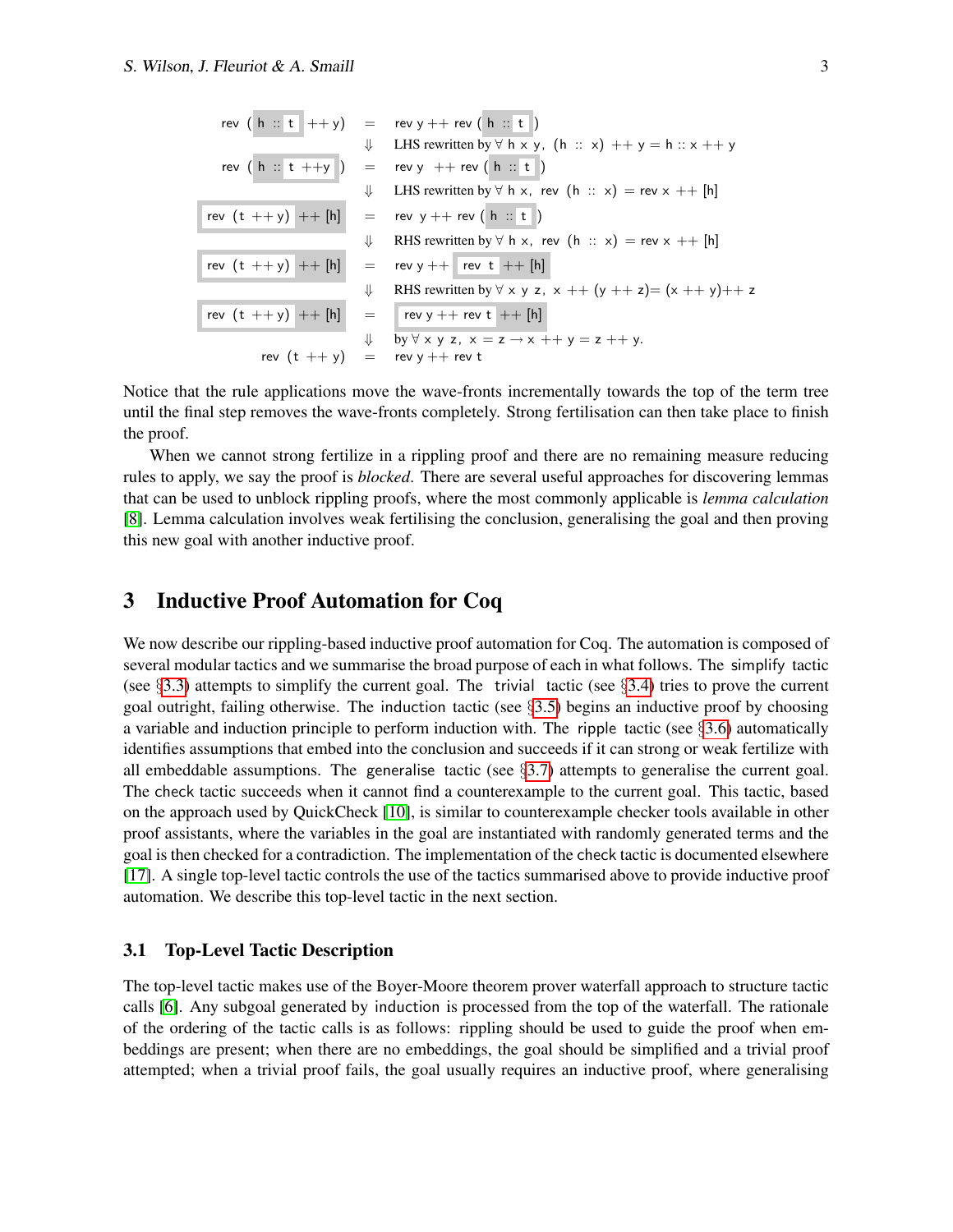the goal beforehand typically makes the inductive proof easier. The top-level tactic thus performs the following steps for each goal:

- 1. If an assumption embeds into the conclusion, the following steps are performed:
	- (a) The simplify and trivial tactics are invoked in an attempt to discharge the goal trivially, where any changes made to the goal are undone on failure. When a proof is found here for a step case goal, this can indicate that induction was performed unnecessarily and that only case analysis was needed.
	- (b) The ripple tactic is invoked. Should the ripple tactic fail to fertilise the conclusion, backtracking will occur. Specifically, ripple must succeed for the next steps to be applied.
- 2. The simplify and trivial tactics are invoked.
- 3. The generalise tactic is invoked, with backtracking taking place if an overgeneralisation is detected by the check tactic. If the proof after this point fails, we allow backtracking to the point before generalise was invoked for cases where an overgeneralisation went undetected.
- 4. The induction tactic is invoked, with the top-level tactic being called on each subgoal generated. Subgoals that contain embeddings are processed first because, as ripple must fertilise such goals before induction can be performed again, we find this limits unproductive proof search.

Goals are processed in a depth-first-search manner, with the top-level tactic taking a parameter that limits the number of times the induction tactic can be invoked on a sequence of subgoals to prevent looping. The above tactics are implemented using a combination of OCaml and Coq's tactic language. We note that it would be an interesting exercise to attempt to reimplement this work entirely within the latter.

As an example of how a typical proof is automated with only basic definitions, the proof for the goal  $\forall$  x y, rev  $(x + y)$  = rev y + + rev x (from §[2\)](#page-1-0) first proceeds by induction on x. The base case is simplified and generalised to  $\forall$  z, z = z ++ [] and discharged with a simple inductive proof. In the step case for the top-level goal, rippling only manages to perform weak fertilisation when using basic definitions (the rippling proof in §[2](#page-1-0) made use of extra rules to allow strong fertilisation). This goal is then generalised to  $\forall x, y, z, (x + y)$ ++ $z = x + (y + z)$  and discharged by a simple inductive proof on x.

#### <span id="page-3-0"></span>3.2 Lemma Caching

An important feature of our automation involves caching lemmas found during proof search and reusing these lemmas in future proof attempts. Several of our design decisions are based on generating general and thus reusable lemmas. When a goal is proven by induction, the goal and the proof found are cached as a lemma. Cached lemmas are then utilised in future proof attempts in the following ways:

- The trivial tactic will try to prove goals outright using any lemmas cached so far. This improves efficiency by avoiding proof search when a goal is an instance of a theorem that has already been proven.
- The ripple tactic makes use of all equational cached lemmas when performing rippling proof steps (see §[3.6.1\)](#page-6-1). Rippling is able to productively use any rule that can reduce differences in rippling proofs, where suitable rules can increase proof coverage. As rippling always terminates [\[8\]](#page-11-5) we do not need to be concerned that some combination of cached lemmas might lead to non-terminating behaviour.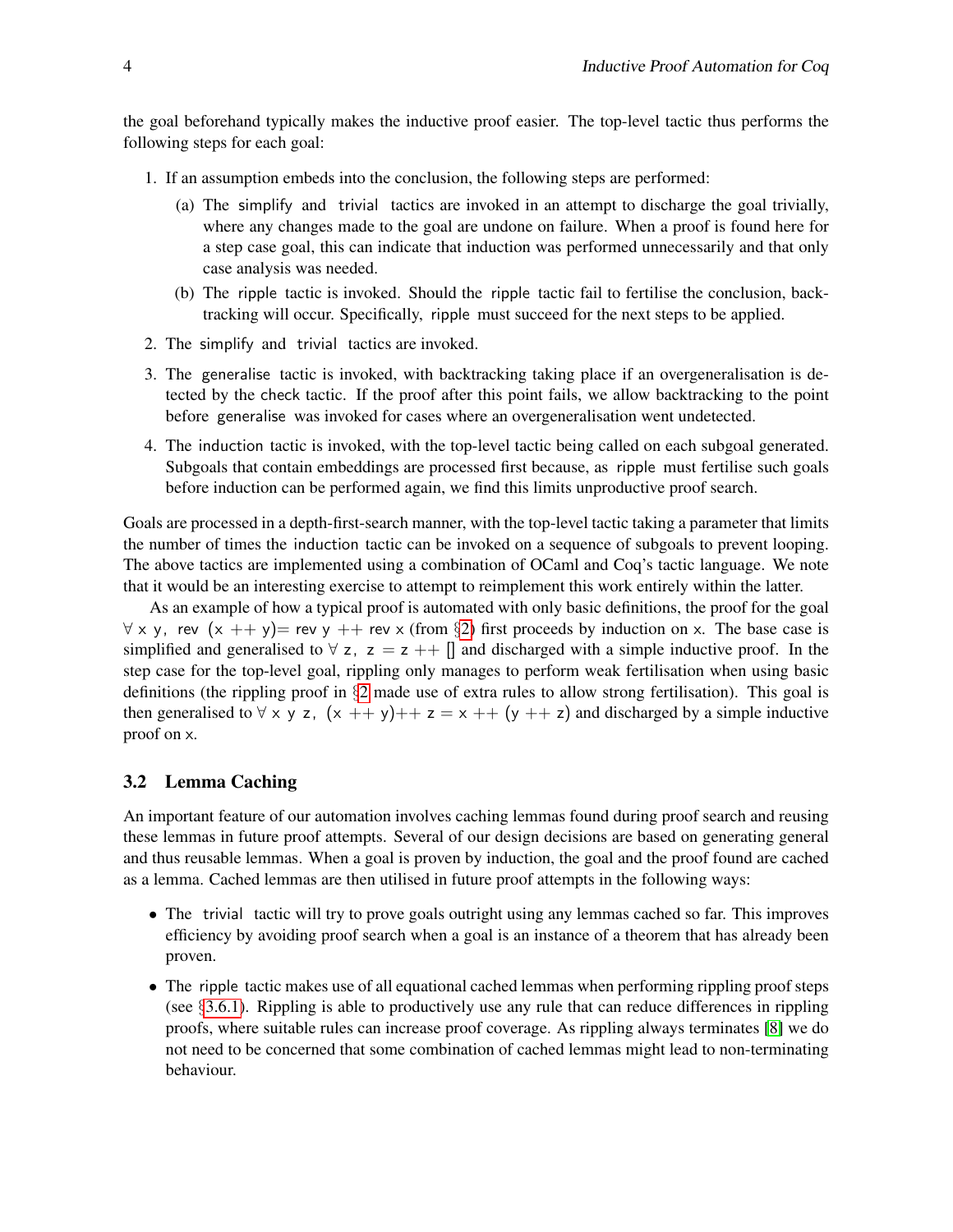• The simplify tactic performs exhaustive rewriting with equations that are hand selected as simplification rules. We are currently investigating ways in which suitable lemmas can be selected automatically. A useful heuristic we have found is to select any cached lemma of the form  $s = t$  as a left to right simplification rule if t is a ground term (e.g.  $\forall x, x * 0 = 0, \forall x, \text{ min } x \cdot 0 = 0$ ) or when t embeds into s when first-order rippling annotations are used (e.g.  $\forall x$ , rev (rev x) = x,  $\forall$  f x, length (map f x) = length x) [\[17\]](#page-11-9). Especially for the latter heuristic, this method identifies many useful simplification rules that are typically selected by hand.

#### <span id="page-4-0"></span>3.3 The simplify tactic

We now describe the design of the tactics employed by the top-level tactic. The simplify tactic applies the following steps in sequence and repeats until no progress is made:

- Reductions: The goal is reduced using Coq's simpl tactic which simplifies the goal by performing computations [\[5\]](#page-11-1).
- Injectivity: Equational assumptions are simplified using the knowledge that constructors are injective functions. For example, given H : cons h  $t =$  cons 0 nil, we can generate the assumptions  $h = 0$  and  $t = \text{nil}$  and discard H. We make use of Coq's injection tactic for this [\[5\]](#page-11-1).
- **Case splitting:** To simplify conditional statements, we identify terms of the form **match**  $\times$  ... and destructure x when x has a non-recursively defined type such as bool.
- **Substitution:** For each assumption of the form H :  $x = t$ , where x is a variable and x is not a subterm of term  $t$  (i.e. a non-recursive equation), we replace all occurrences of  $x$  by  $t$  and discard  $H$ . This is implemented with Coq's subst tactic [\[5\]](#page-11-1).
- Use equational assumptions: For every equational assumption H, we attempt to rewrite the goal by H from left to right and, if no matches are found, from right to left. If H is used to rewrite the goal, we discard H. This step can be unsafe but we find it is generally more useful than not.
- Rewriting: The goal is exhaustively rewritten with cached lemmas that have been selected for use as simplification rules (see  $\S$ [3.2\)](#page-3-0). A conditional rewrite rule can only be used when the subgoals it generates are discharged by the trivial tactic.

#### <span id="page-4-1"></span>3.4 The trivial tactic

The trivial tactic performs the following steps in sequence:

- Lemma cache: If the goal matches any previously cached lemma, the lemma is used to prove the goal. The symmetry property of equality is used so that, for example, a lemma of the form  $s = t$  will prove the goal when the conclusion has the form  $t = s$ .
- Decision procedures: We make use of Coq's intuitionistic propositional logic decision procedure to attempt to prove the goal. Other decision procedures could be invoked here, such as one for Presburger arithmatic.
- Impossible Cases: When the goal contains an assumption that has an uninhabited type, such as the type  $h:: t = []$ , we can discharge the goal by reasoning that it is impossible to construct a term that has this type. We implement this using Coq's discriminate tactic [\[5\]](#page-11-1).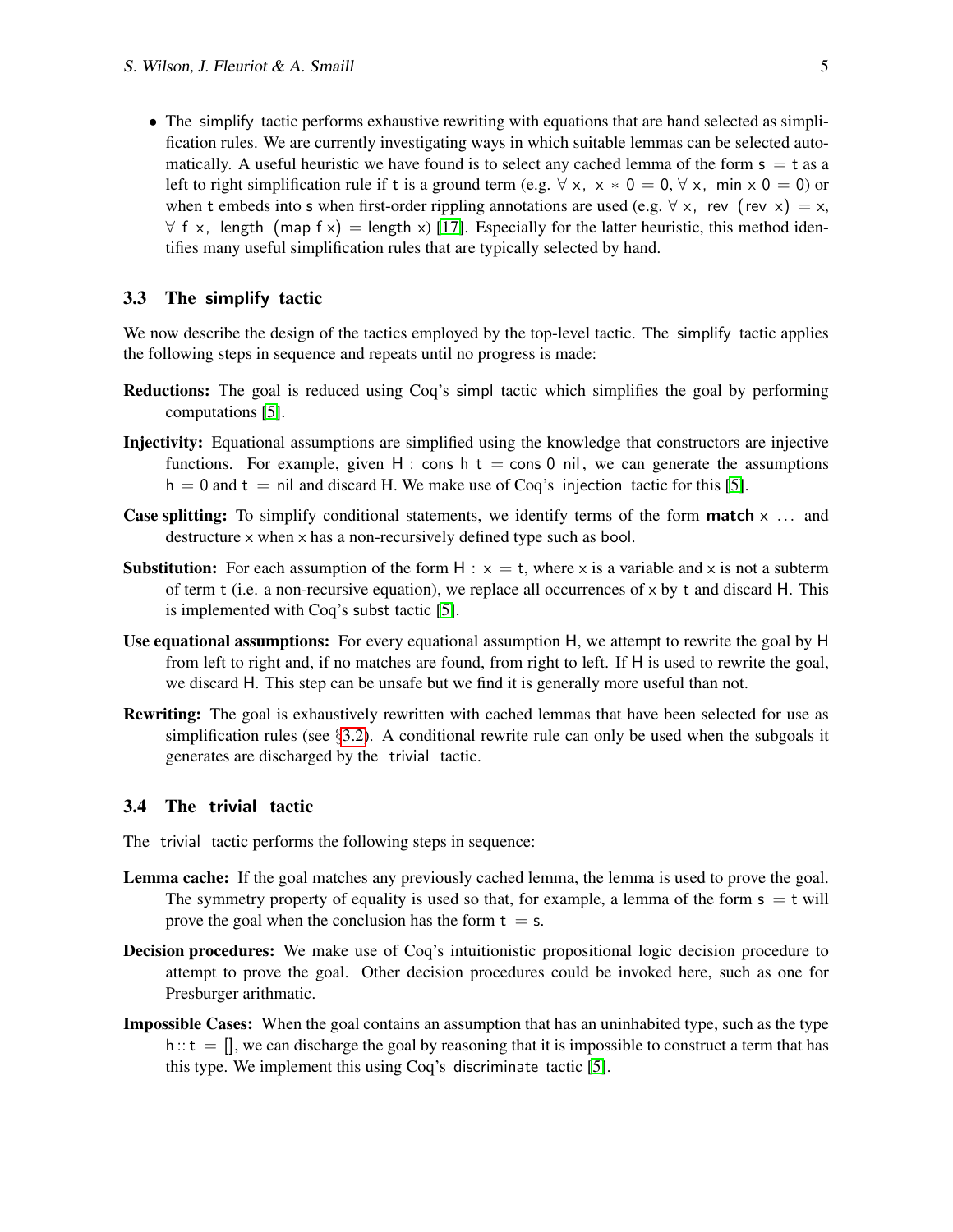#### <span id="page-5-0"></span>3.5 The induction tactic

To start an inductive proof, we must pick a variable to perform induction on and select an induction principle to use. The induction tactic first performs exhaustive universal introduction and then collects a list of all unique free variables used in the conclusion that are of an inductively defined type. Induction is then performed on the first variable collected using the standard induction principle for the type of that variable. Should backtracking occur in the top-level tactic, induction is attempted on the next variable in the list until all choices are exhausted. We find this naive approach performs well enough in practice, which agrees with what was found when IsaPlanner was developed [\[11\]](#page-11-6).

Before performing induction, it is usually advantageous to first modify the conclusion so that as many variables as possible are universally quantified. Quantifying variables can strengthen inductive hypotheses and gives more opportunities for rippling to fertilise in step cases. The induction tactic therefore reintroduces certain assumptions into the conclusion before performing induction. We make an exception of never reintroducing propositional assumptions (i.e. type **Prop**) for reasons that we explain next. Consider the following two goals, where each goal can be transformed into the other with appropriate universal introduction and reintroduction:

- 1. (x:nat)  $\vdash \forall$  (y:nat),  $y \neq 0 \rightarrow x + y = y + x$
- 2. (x:nat) (y:nat) (P:y  $\neq$  0)  $\vdash$  x + y = y + x

Notice that the condition  $y \neq 0$  is irrelevant to proving each goal. If we attempt to prove both goals by induction on x, we find that the second goal is simple to prove but the first goal is unnecessarily difficult to prove as the inductive hypothesis will contain an implication. By never reintroducing propositional assumptions before performing induction, we thus avoid complicating certain proofs when goals contain irrelevant assumptions. However, we note that, for some proofs, it will be productive to reintroduce relevant propositional assumptions into the conclusion before performing induction (see §[4\)](#page-8-0).

#### <span id="page-5-1"></span>3.6 The ripple tactic

We now give a high-level overview of the ripple tactic, which works are follows:

- 1. The assumptions that embed into the conclusion that have type Prop (i.e. propositions) are taken as the list of givens to use in the rippling proof attempt. The restriction on the type of the assumption is used to prevent, for example, the assumption  $H$  : list nat (which has type **Set**) from being considered as a given. Treating such assumptions as givens is rarely useful.
- 2. The tactic generates all the ways that the current goal conclusion can be modified using available equational lemmas (see  $\S 3.6.1$ ). Only modifications that reduces differences in the conclusion with respect to the list of givens are allowed. Depth-first-search is then used to explore the search space. The list of equational lemmas used is initially populated with equations generated from function definitions (see §[3.6.2\)](#page-6-2).
- 3. Fertilisation is attempted when no further difference reducing transformations can be found. There are usually choices in the way a conclusion can be weak fertilised. The heuristic for weak fertilisation that we use is that the LHS of the conclusion should only be rewritten by using a given from left-to-right and the RHS of the conclusion should only be rewritten by using a given from right-toleft. When there are multiple givens, weak fertilisation only succeeds when we can weak fertilise with all givens. We do not allow backtracking on the way weak fertilisation is performed as we find the choice is typically unimportant to a proof. Givens are rarely useful after weak fertilisation and so are discarded afterwards.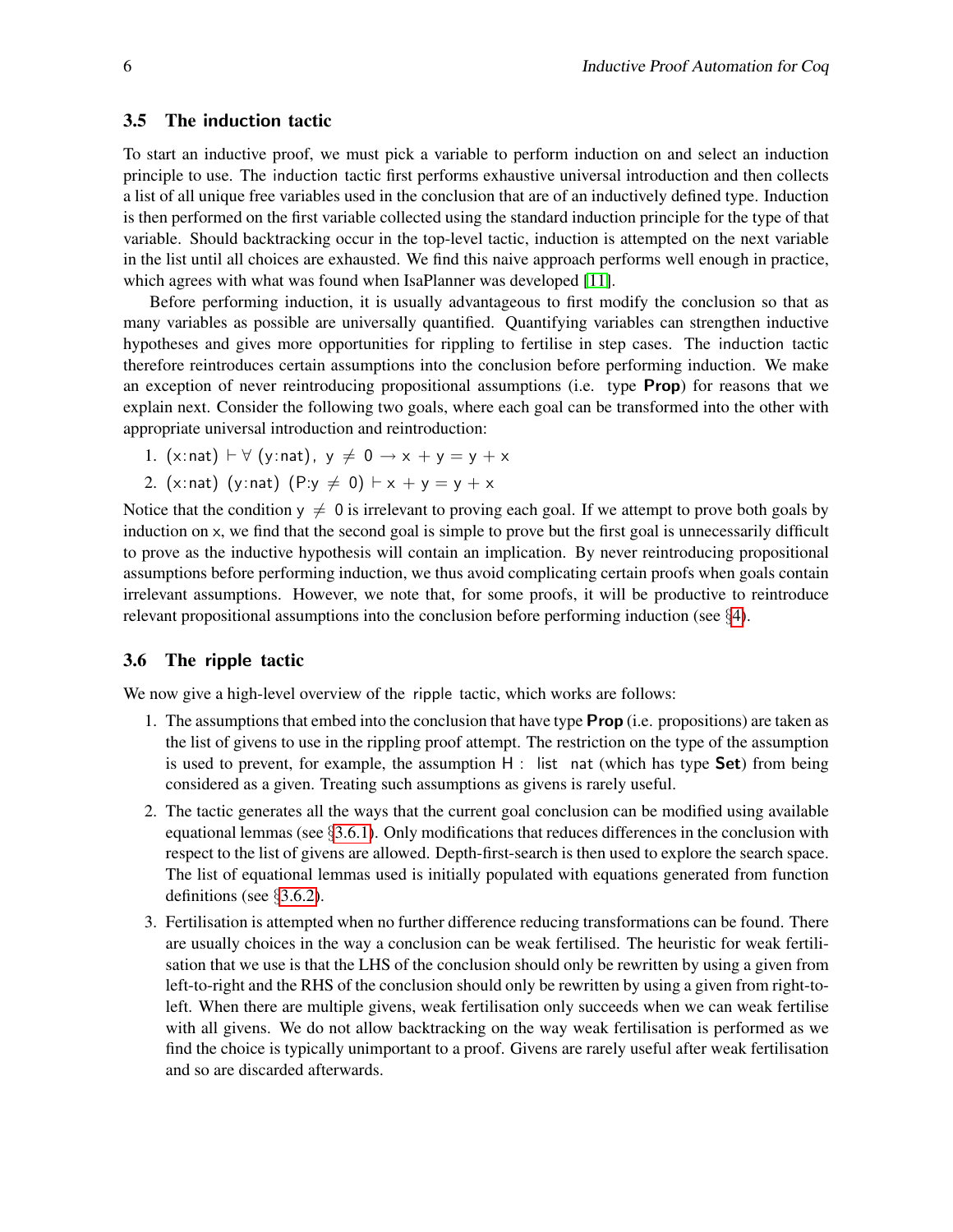#### <span id="page-6-1"></span>3.6.1 Ripple Proof Steps

When searching for ways to transform the conclusion, we consider every way the conclusion can be modified by only rewriting one subterm. For example, given the lemma for commutativity of  $+$  and the conclusion is  $(a + b) + c = a + b$ , we would want to generate the transformations  $(b + a) + c = a + b$ ,  $c + (a + b) = a + b$  and  $(a + b) + c = b + a$ . We only allow conditional rewrite rules to be applied when the side-conditions can be discharged by calling simplify and trivial in sequence. For efficiency, we do not use equations from left to right if the LHS of the equation embeds into the RHS or when the LHS is a ground term. For example, the rules  $\forall x, x = x + 0$  and  $\forall x, 0 = x * 0$  usually only serve to increase differences in rippling proofs when used from left to right.

To check if a modification to the conclusion is difference reducing, we use the sum of distances ripple measure [\[11\]](#page-11-6). When there are multiple givens, a transformation is only allowed when the following holds: all the givens that embedded before still embed, the measure for at least one given has improved and the measure for the rest of the givens are no worse than before. We make use of a similar technique as IsaPlanner to control case splitting during rippling proofs [\[12\]](#page-11-10). Briefly, a case split is automatically performed on x whenever a modification to the conclusion results in the conclusion containing a subterm of the form **match**  $x$  .... The case split is only allowed if the ripple measure has been reduced in each subgoal that contains an embedding. If a generated subgoal contains no embeddings, it must be discharged when simplify and trivial are invoked in sequence to continue. The rippling proof then continues within each subgoal that contains an embedding.

#### <span id="page-6-2"></span>3.6.2 Functions and Equations

When performing rippling proof steps, we make use of equations that are generated from function definitions. For example, the standard functions rev and max can be represented with the following equations, where each equation targets one pattern matching clause from the function definition:

```
rev\_base : rev [ ] = [rev_step : \forall h x, rev (h :: x) = rev x ++ [h]
max\_base: \forall m, \qquad max \space 0 \space m = mmax_step: \forall m n, max (S n) m = match m with 0 \Rightarrow S n | S m' \Rightarrow S (max n m') end
```
Each equation trivially follows from the function definition and is provable by reflexivity. Notice that we can use these equations from right-to-left, which can be useful in rippling proofs, where no similar transformation can be made when performing reductions on terms in Coq. We have partial automation for generating these forms of equations from functions at the moment.

#### <span id="page-6-0"></span>3.7 The generalise tactic

As opposed to only making the minimal number of generalisations needed to allow a proof by induction to succeed, the generalise tactic is designed to generalise the current goal as much as possible so that more reusable lemmas are discovered during proof attempts. We have found that our algorithm performs well enough in practice to outweigh the concerns regarding overgeneralisations. The generalise tactic performs the following steps in sequence to generalise the goal:

1. Inverse functionality is used to generalise statements of the form  $\forall s$  t, f s = f t to the form  $\forall$  s t, s = t. We do not apply inverse functionality to functions with more than one parameter as this often causes overgeneralisations.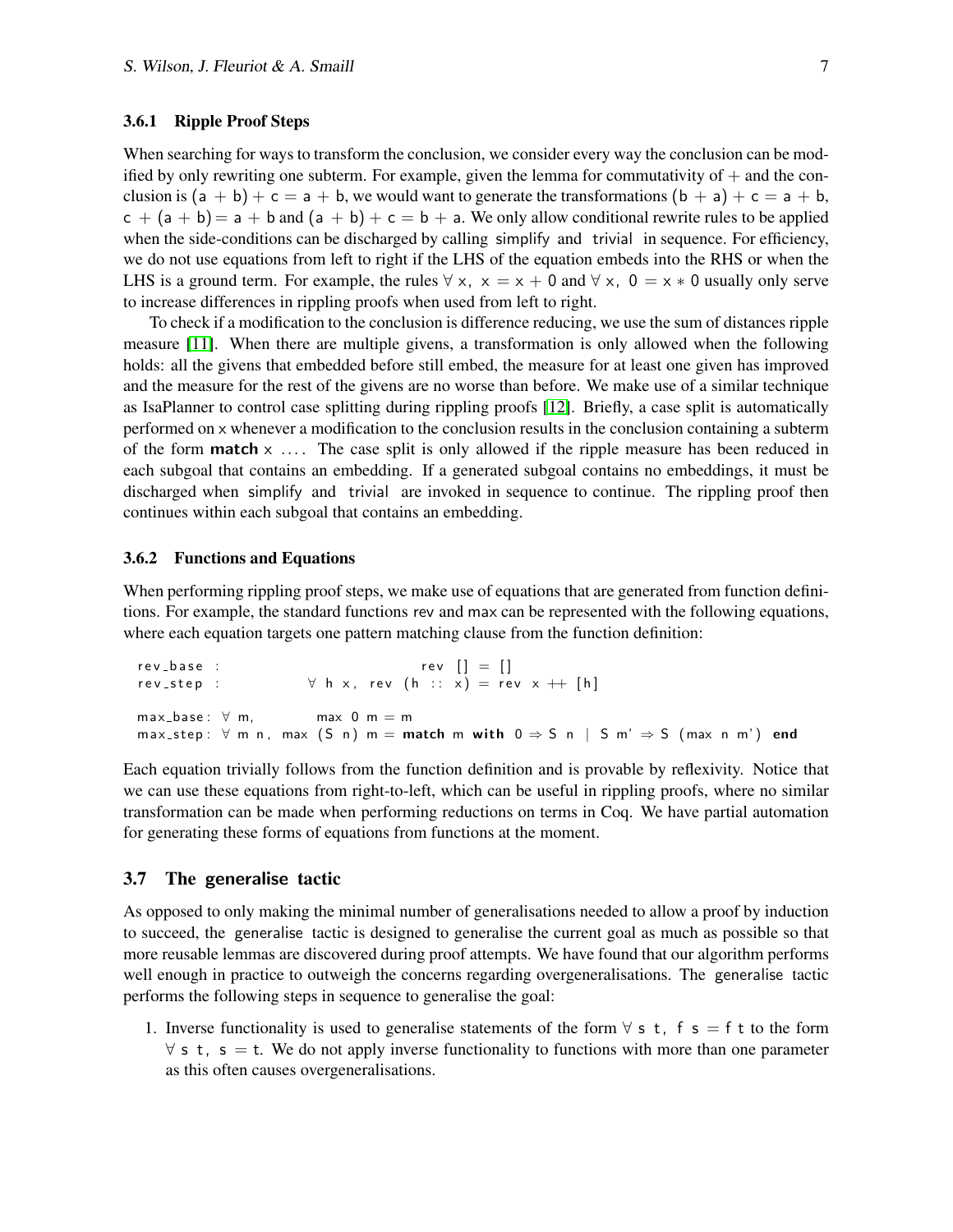- 2. To generalise common subterms, we first generate the set of all subterms s that occur more than once in the conclusion. A subterm t from s is generalised in all positions in the conclusion if the following criteria are satisfied:
	- (a) The term t is not a subterm of any of the other terms from s. This restriction is used so that the largest possible common subterms are generalised.
	- (b) The type of t is not **Prop** (e.g. nat  $\rightarrow$  nat and  $S \times = 1 + \times$  have type **Prop**) and not of type Set (e.g. nat has type Set).
- 3. When the conclusion is an equation, a variable  $x$  is generalised apart if  $x$  occurs the same number of times on both sides of the equation and occurs at least twice on each side of the equation. Generalising apart  $x$  is performed by simultaneously replacing the leftmost occurrence of  $x$  on both sides of the equation with a fresh variable, where this process is repeated until all occurrences of  $x$  are replaced. For example, this approach will generalise apart the occurrences of  $x$  in length  $(x ++ x)$  length  $x +$  length x to length  $(a ++ b)$  length a + length b.

#### <span id="page-7-0"></span>3.8 Delayed Generalisation

Goals sometimes contain assumptions that are not needed to complete the proof. For example, irrelevant assumptions can appear in a subgoal when a case split is performed and frequently appear in proof obligations that arise from dependently typed programs [\[18\]](#page-11-7). When a proof includes irrelevant assumptions, the lemma cached from this proof is less general and thus less reusable in future proofs.

In this section, we describe an algorithm that we have named *delayed generalisation*. Given a lemma statement P of the form  $\forall$  (x<sub>1</sub>:T<sub>1</sub>)... (x<sub>n</sub>:T<sub>n</sub>), Q and its proof t : P, the task of delayed generalisation is to identify which universally quantified variables can be removed from P to produce a more general lemma statement P' and its proof t' : P', such that P' subsumes P.

As an example, consider the case where P is  $\forall x, y, y \neq 0 \rightarrow x + y = y + x$  and the proof t does not make use of the witness for  $y \neq 0$ . By inspecting P and t, delayed generalisation can produce a more general lemma of the form  $\forall x, y, x + y = y + x$ . This offers an alternative to eagerly guessing which assumptions are irrelevant and removing them in the middle of a proof [\[1,](#page-11-2) [6\]](#page-11-4), which can cause overgeneralisations to occur. However, note that delayed generalisation would not, for example, be able to remove the  $y \neq 0$  assumption from the lemma above if the assumption had been needlessly used in some way in the proof.

To explain how we can identify which variables in a lemma statement are irrelevant, first consider the case where P is the following:

 $\forall$  (x y z : nat),  $y \neq 0 \rightarrow x + y + y = y + x + y$ 

Notice that, to prove this theorem, we should not have to make use of z or  $y \neq 0$ . The following is a Coq term for t, that gives a proof for P, where the proof involves performing exhaustive universal introduction, rewriting the LHS of the conclusion using the lemma plus comm and finishing with a proof by reflexivity:

```
fun (x y z : nat) (H : y \neq 0) \Rightarroweq_ind_r ( fun t \Rightarrow t + y = y + x + y ) refl ( plus_comm x y )
```
The exact meaning of each subterm in t is unimportant except to make note of a few features. Firstly, when the proof begins by exhaustive universal introduction, t begins with a sequence of  $\lambda$  terms, where each  $\lambda$  term corresponds to a universally quantified variable from P. Here, P begins with the term  $\forall$  (x y z:nat) (H:y  $\neq$  0), ... and so t begins with the term fun (x y z:nat) (H:y  $\neq$  0)  $\Rightarrow$  ...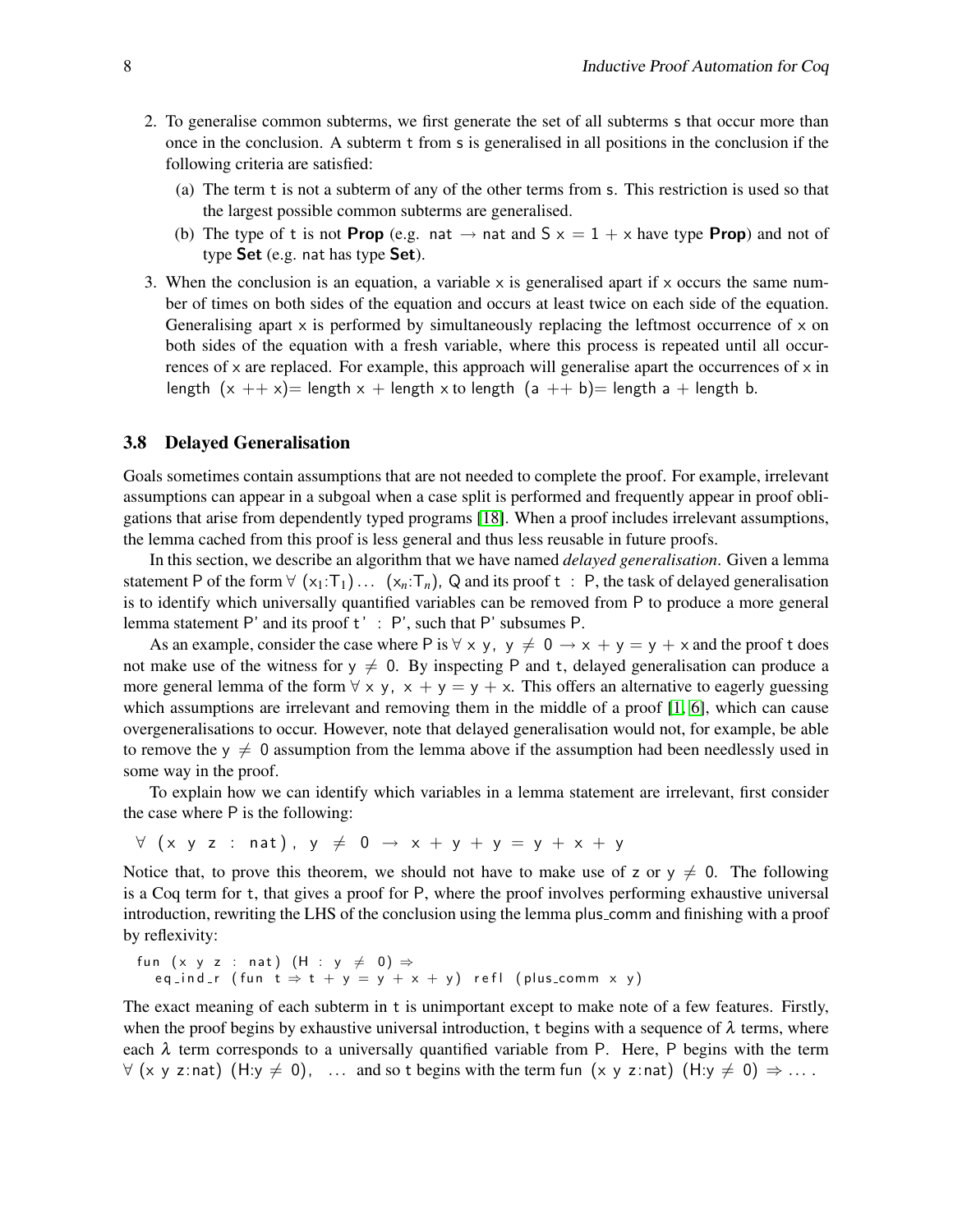When one of these  $\lambda$  terms from t introduces a variable that is not used in the body of t, this represents an assumption that was not required to construct the proof. In this case, variables z and H are not used in the proof and are thus superfluous to the lemma statement. A special case to be aware of is that universally quantified variables that occur in the conclusion of P should always be retained when generating t': P'. For example, consider the case where P is  $\forall$  n, 0  $*$  n = 0. A standard proof t for this lemma in Coq is fun  $n \Rightarrow$  refl\_equal 0. Notice that the variable n is not used in t, yet it would be nonsensical to eliminate the corresponding variable n from P. With the previous examples in mind, the following describes the delayed generalisation algorithm:

- 1. We assume P has the form  $\forall$  (x<sub>1</sub>:T<sub>1</sub>) ...  $\forall$  (x<sub>n</sub>:T<sub>n</sub>), Q and t was constructed by first performing exhaustive universal introduction. Under these assumptions, term t will have the following form: fun  $(y_1:T_1) \Rightarrow \dots$  fun  $(y_n:T_n) \Rightarrow R$ .
- 2. P' and t' are initially taken as copies of P and t respectively. The following operation is performed on each pair  $(x_i, y_i)$  from P' and t': if  $x_i$  does not occur in Q and  $y_i$  does not occur in R then, in P', the subterm  $(\forall (x_i \cdot T_i), U)$  is replaced with U and, in t', the subterm (fun  $(y_i \cdot T_i) \Rightarrow V$ ) is replaced with V. Pairs are processed from the innermost to the outermost because, for example, when  $x_1$  and  $x_2$  are irrelevant and  $x_1$  occurs in  $T_2$ ,  $x_2$  must be removed first for  $x_1$  to be identified as irrelevant.
- 3. P' and t' are then used to define a new lemma which, assuming some pairs were removed from these in the previous step, will be a more general version of P.

When our automation finishes constructing a proof t by induction for a goal g and this proof is cached as a lemma P (see  $\S$ [3.2\)](#page-3-0), delayed generalisation is used on P to produce P' and then P' is used to prove g. This step is important because if P is used to prove g, P will be instantiated, and thus make use of, all the assumptions in g, including any that were just identified as being irrelevant by delayed generalisation. Proving the goal by P can therefore prevent delayed generalisation from identifying irrelevant assumptions in the proof for the top-level goal. Finally, we note that implementing delayed generalisation is fairly trivial in Coq as proofs are represented using regular Coq terms and can thus be easily manipulated with the same techniques used to write tactics.

### <span id="page-8-0"></span>4 Results

We now present several examples of theorems that can be automated with our top-level tactic that cannot be automated with currently available Coq tactics. The theorems we present are versions of goals that arose when conducting case studies designed to investigate the support our automation provides when verifying dependently typed programs [\[17\]](#page-11-9). In these case studies, we verified tail recursive programs, sorting programs and a binary adder. We found our proof automation provided significant help, proving many proof obligations that arose without assistance.

Table [1](#page-9-0) gives a sample of theorems that can be proven by our automation. These theorems are proven using only basic definitions to indicate how useful the automation can be when verifying properties of new data types and functions. We include theorems involving natural numbers, lists and binary trees to demonstrate that our automation supports reasoning about a variety of inductively defined data types. The recursive functions in the table all have the standard structural recursive definitions. The insertion sort and insert functions are used to implement insertion sort in the standard way, inorder generates a list of nodes from a binary tree using an inorder traversal, num nodes returns the number of nodes in a binary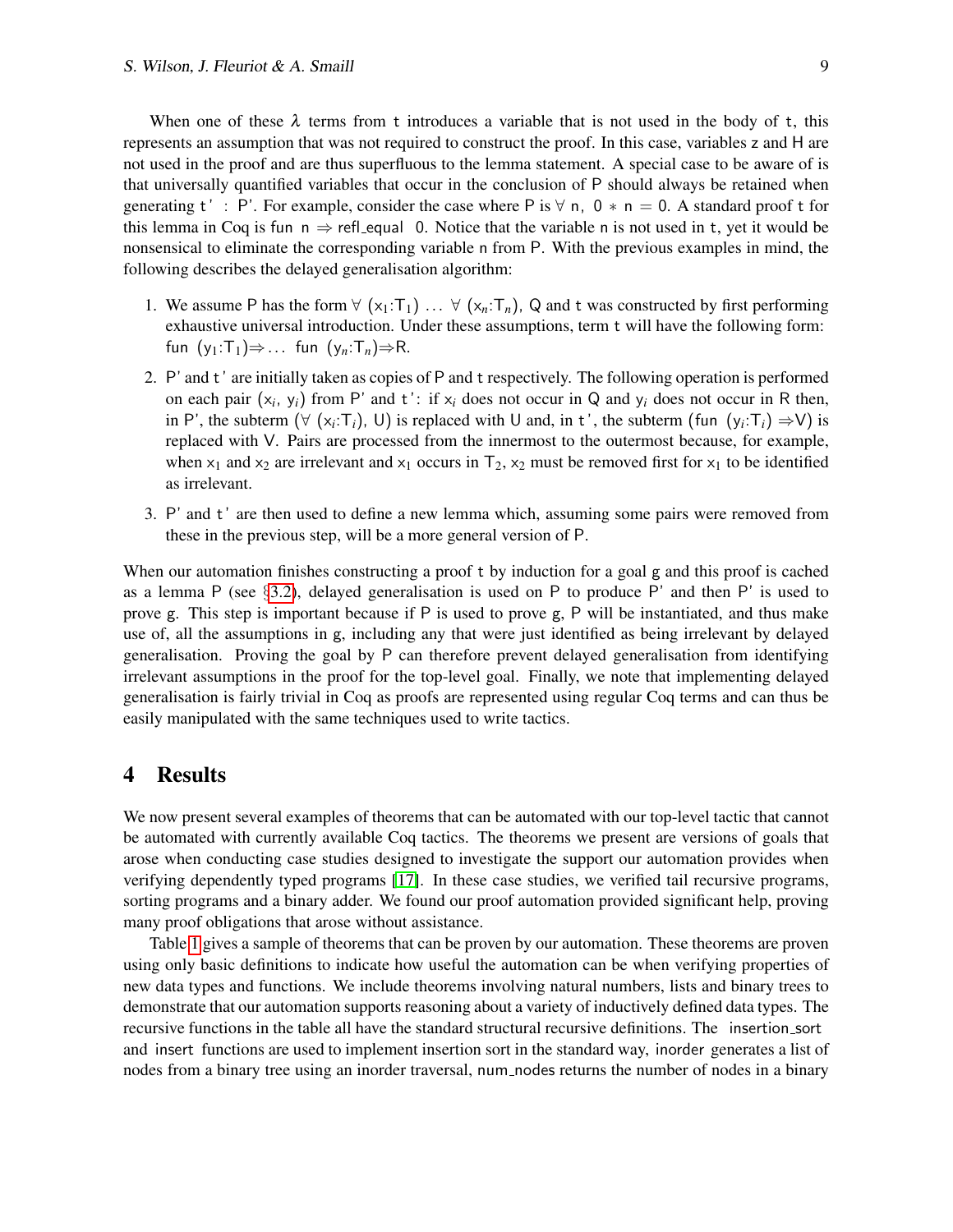| Label          | <b>Theorem</b>                                                                         | Time taken (s) | Lemmas cached               |
|----------------|----------------------------------------------------------------------------------------|----------------|-----------------------------|
| A1             | $\forall$ x y, rev $(x + y)$ = rev y ++ rev x                                          | 0.27           | 3                           |
| A <sub>2</sub> | $\forall x y z, (x + y) + z = x + y + z$                                               | 0.15           |                             |
| B1             | $\forall$ x y z, x * S y * z = x * (z + y * z)                                         | 0.35           | 4                           |
| B <sub>2</sub> | $\forall x y, x + y = y + x$                                                           | 0.12           | 3                           |
| C1             | $\forall$ a, fold_left plus a 0 = sum a                                                | 0.20           | 3                           |
| C <sub>2</sub> | $\forall$ n a, fold_left plus a n = n + fold_left plus a 0                             | 0.12           | 2                           |
| D1             | $\forall$ a, length (insertion_sort a) = length a                                      | 0.34           | $\mathcal{D}_{\mathcal{A}}$ |
| D <sub>2</sub> | $\forall$ x a, length (insert x a) = S (length a)                                      | 0.12           |                             |
| E1             | $\forall$ a, list_perm (insertion_sort a) a                                            | 2.85           | 3                           |
| E2             | $\forall$ n a, count (insert n a) n = S (count a n)                                    | 1.50           |                             |
| F1             | $\forall x y$ , list_perm $(x + y)(y + x)$                                             | 0.43           | $\overline{4}$              |
| F2             | $\forall$ h x y n, h $\neq$ n $\rightarrow$ count $(x + h :: y)$ n = count $(x + y)$ n | 0.27           |                             |
| G1             | $\forall$ a, length (inorder a) = num_nodes a                                          | 0.24           | $\mathcal{D}$               |
| G2             | $\forall$ h x y, length $(x + + h :: y) = S$ (length $x +$ length y)                   | 0.15           |                             |

<span id="page-9-0"></span>Table 1: A table of example theorems that can be proven by our automation from only basic definitions. The above data was produced using the Coq 8.1 development snapshot dated 07/29/2009 running on a computer with an Intel E5200 CPU and 4Gb RAM.

tree and count x n returns the number of terms equal to n in list x. The proposition list perm  $x, y$ , which holds when list x is a permutation of list y, is defined as  $\forall$  n, count x n = count y n.

For each theorem labelled X1 in the table, X2 represents a lemma that was proven with induction and cached in the process of proving X1. As well as helping to explain what the proof involved, this information is intended to be indicative that caching the lemmas proven during proof search is worthwhile as the lemmas cached tend to be general and reusable. We can also see that caching can make the automation more efficient. For example, about half of the time spent proving A1 is spent proving A2. If A2 had been cached from a previous proof, the proof for A1 would just appeal to this cached lemma rather than derive the result from scratch. As seen in the table, the performance of the automation is generally good for the examples we have tried. The theorems in the table require proofs involving higher-order functions (e.g. C1, C2), multiple inductive hypotheses (e.g. G1), case splits during rippling (e.g. D1, D2, E1, E2, F1, F2) and non-linear arithmetic (e.g. B1). From personal experience, we note that proving examples such as these by hand can be laborious, especially when multiple case splits are needed and several lemmas need to proved. Full automation for such theorems therefore makes theory development easier. Further examples of theorems that can be automated are available elsewhere [\[17,](#page-11-9) [18\]](#page-11-7).

We now discuss some of the current limitations of our automation. During our case studies, we required a proof of the following theorem to show that an implementation of quicksort would terminate:  $\forall x, y, z$ , list perm  $(x + y)z \rightarrow$  length  $x < S$  (length z). This theorem is challenging because the step case of the inductive proof will feature a hypothesis that contains an implication. Proving such step cases usually involves piecewise fertilization [\[2\]](#page-11-11), which we do not currently support. We note that theorem F2, where the top-level goal contains an implication, is successfully automated because the induction tactic performs induction in such a way that the assumption  $h \neq n$  does not appear in the inductive hypothesis (see §[3.5\)](#page-5-0).

We have so far mostly focused on automating proofs where the conclusion of the step case is an equality statement. We would like to add support for proofs where the conclusion features user-defined relations. Such an extension would likely make use of the recently improved rewriting support for working with arbitrarily relations in Coq [\[16\]](#page-11-12). Moreover, we have concentrated our efforts on supporting the use of recursive functions and further work is needed for proofs that involve user-defined inductive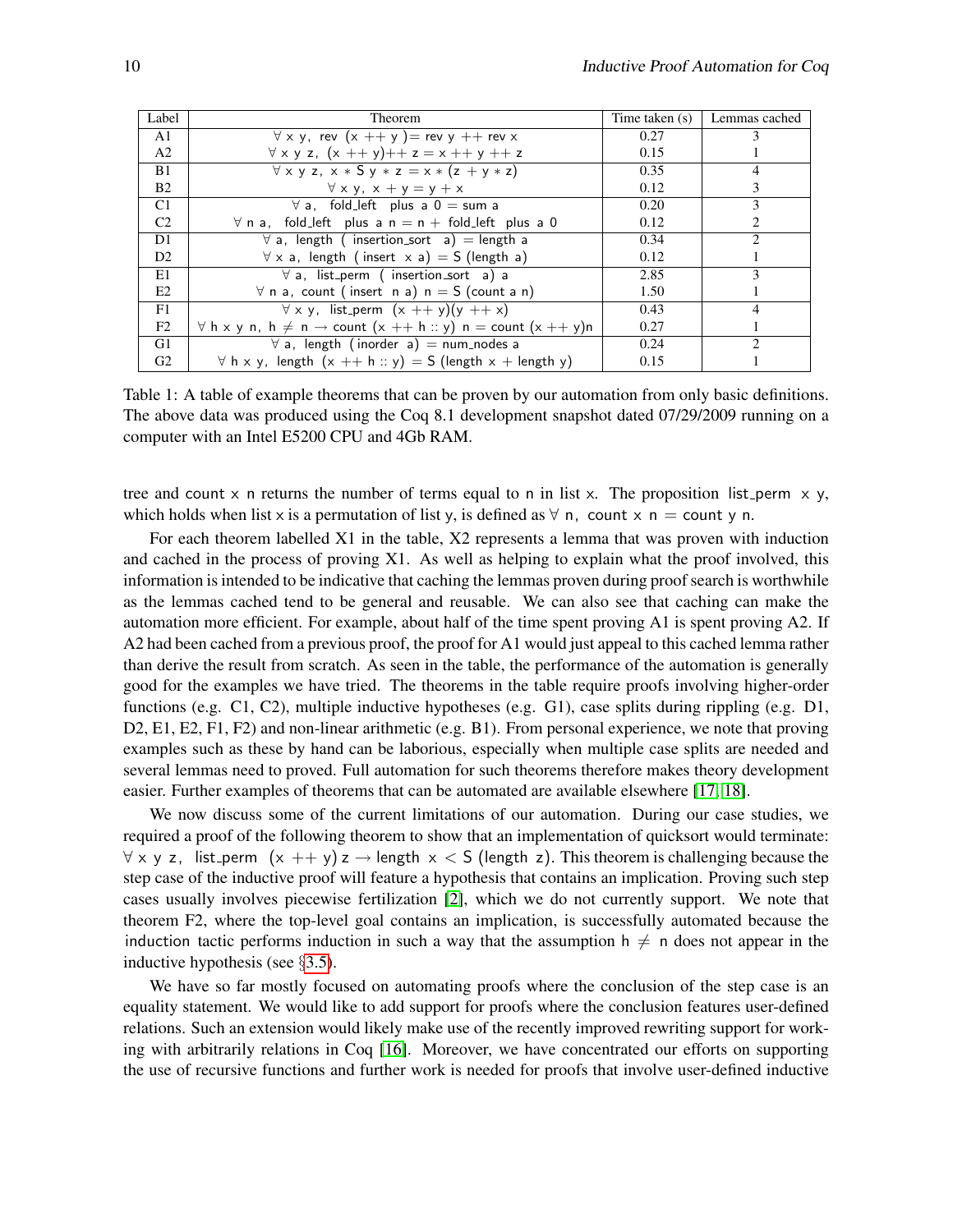predicates.

### 5 Related Work

We are unaware of any tactics in Coq that can automate theorems, such as the examples given in §[4,](#page-8-0) that require induction to be performed. However, we note that a Coq tool is available that is intended to make writing inductive proofs about recursive functions easier through the generation of suitable induction principles [\[4\]](#page-11-13). Moreover, Coq's auto tactic, which uses a Prolog-like resolution approach, can provide help for proving examples similar to those that we have looked at, but only when induction is not required and only when auto is supplied with carefully chosen theorems to use. In contrast, our automation requires minimal setup to be useful as well as being able to support working with new definitions. We now review some related work in other systems.

The Boyer-Moore theorem prover [\[6\]](#page-11-4), and its successor ACL2 [\[13\]](#page-11-14), are well known for their inductive proof automation and are likely to be able to automate theorems similar to those that we have presented. ACL2 uses a fine-tuned simplification tactic to simplify step case proofs, in contrast to our approach based on rippling. We note that the automation in ACL2 is more cautious about making generalisations than the automation we have presented, where the former prefers to leave complex generalisations to the role of the user. ACL2 does however include heuristics for removing irrelevant assumptions during a proof, in contrast to our delayed generalisation approach which is performed at the end of the proof. ACL2 also incorporates heuristics for chosing appropriate induction principles and induction variables.

Rippling has been implemented in systems such as Clam [\[9\]](#page-11-15), NuPrl [\[15\]](#page-11-16) and IsaPlanner [\[11\]](#page-11-6). We focus on the latter as this is most closely related to our system. IsaPlanner uses rippling to automate inductive proofs in a simply typed setting within a proof planning framework. This includes support for rippling proofs that involve case splits and multiple givens [\[12\]](#page-11-10), as well as lemma caching facilities. IsaPlanner would be able to automate many of the proofs from Table [1.](#page-9-0) However, IsaPlanner is unable to conjecture lemmas that contain implications when performing lemma calculation [\[12,](#page-11-10)  $\S$ 5.6.1]. For example, it would be unable to conjecture theorem F2, which our automation was required to do when proving theorem F1. IsaPlanner uses a similar approach to generalise common subterms as our work but lacks heuristics for generalising apart as well as methods to remove irrelevant assumptions from proofs.

The Agsy proof automation tool for Agda [\[14\]](#page-11-17) has similarities to our tool in that the former is implemented in a similar setting to Coq and automates proofs using generalisation and induction, where proofs can include case splits. However, Agsy has limited support for rewriting with equations [\[14,](#page-11-17) §4] and so would be unable to support proofs that rely on the controlled use of equational lemmas made possible by rippling. The author of the tool comments that Agsy is unable discover simple lemmas that are needed during some proofs [\[14,](#page-11-17) §4]. For example, Agsy needs more than basic definitions to be able to prove theorem F1, which our system is able to automate. We note that, although Agsy does not currently cache and reuse the proofs it finds, delayed generalisation could be implemented similarly in Adga.

# 6 Conclusions

We have described inductive proof automation for Coq that is able to automate many proofs that could not be automated in Coq before. In particular, we have found that the automation can support working with a variety of data types and functions, as well as supporting proofs that involve case splits and multiple inductive hypotheses. As inductive proofs are common in Coq's setting, we find that this improved